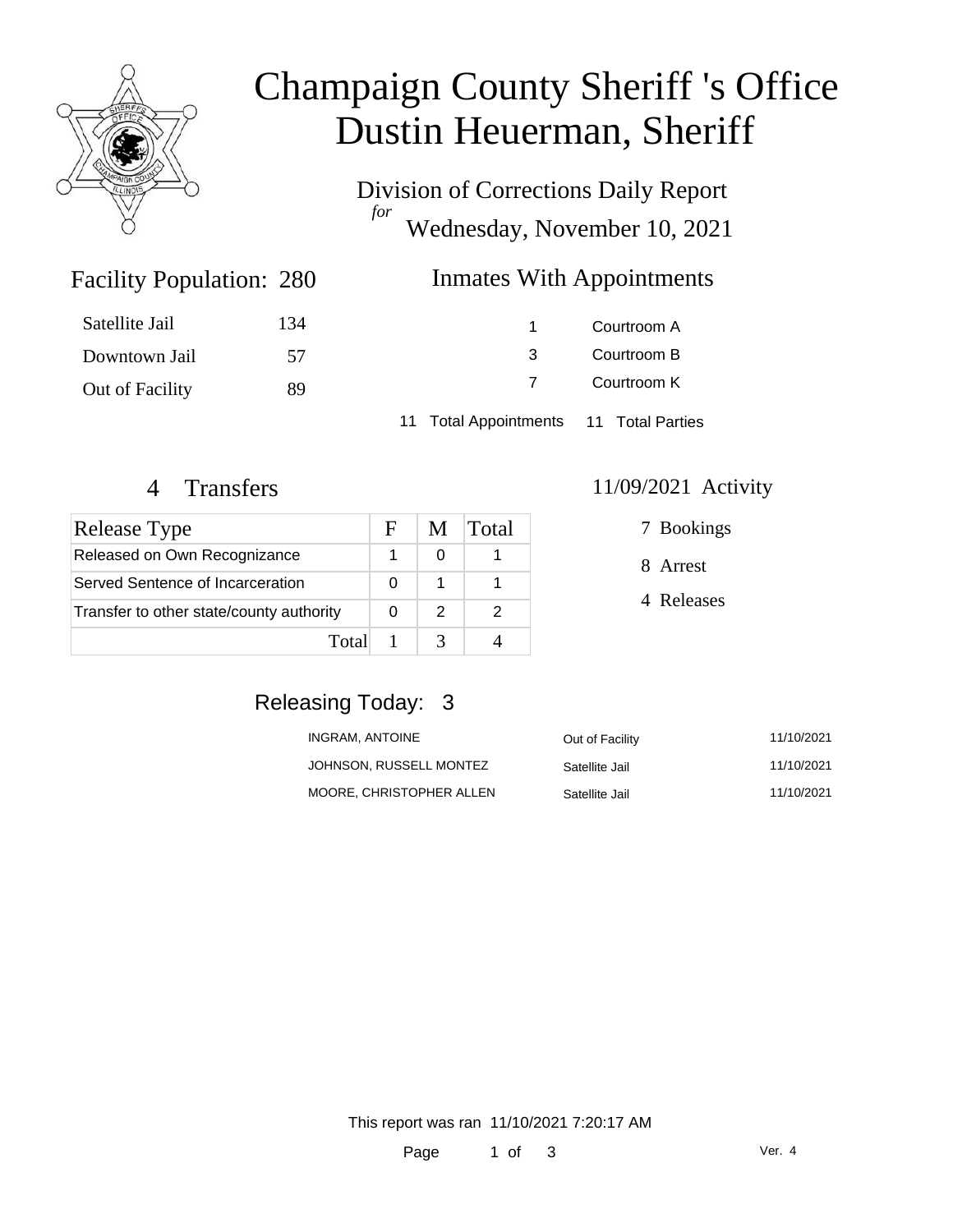

# Champaign County Sheriff 's Office Dustin Heuerman, Sheriff

Division of Corrections Daily Report *for* Wednesday, November 10, 2021

#### Custody Status Count

- Electronic Home Dentention 19
	- Felony Arraignment 9
		- Felony Other 6
	- Felony Pre-Sentence 5
		- Felony Pre-Trial 189
	- Felony Pre-Trial DUI 3
	- Felony Sentenced CCSO 6
	- Felony Sentenced IDOC 17
		- Hold Other 4
		- Hold Sentenced IDOC 1
	- Misdemeanor Arraignment 3
		- Misdemeanor Other 1
		- Misdemeanor Pre-Trial 4
			- Petition to Revoke 3
			- Remanded to DHS 10
				- Total 280

This report was ran 11/10/2021 7:20:17 AM